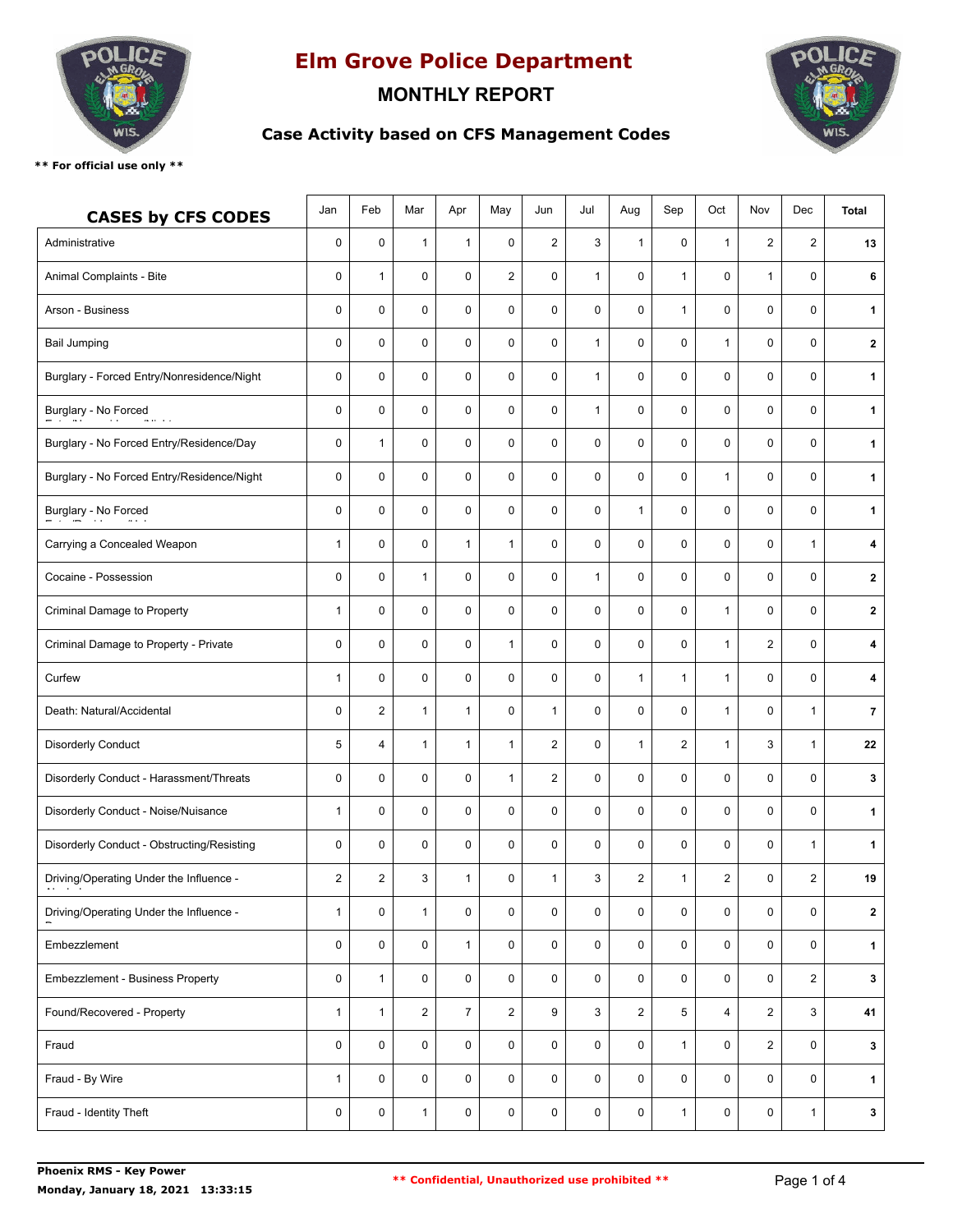

#### **MONTHLY REPORT**

**Case Activity based on CFS Management Codes**



|                                                             | Jan          | Feb          | Mar            | Apr            | May                     | Jun            | Jul            | Aug            | Sep            | Oct            | Nov            | Dec            | <b>Total</b>   |
|-------------------------------------------------------------|--------------|--------------|----------------|----------------|-------------------------|----------------|----------------|----------------|----------------|----------------|----------------|----------------|----------------|
| Fraud - Impersonate/Identity Theft                          | 1            | $\mathbf{1}$ | 0              | 0              | $\mathbf 0$             | $\mathbf 0$    | $\mathbf{1}$   | 0              | $\mathbf{1}$   | $\overline{c}$ | $\mathbf{1}$   | 0              | $\overline{7}$ |
| Fraud - Insufficient Funds Check                            | $\mathbf 0$  | 0            | 0              | 0              | $\mathbf 0$             | $\mathbf 0$    | $\mathbf 0$    | $\mathbf{1}$   | 0              | $\mathbf 0$    | $\mathbf 0$    | $\mathbf 0$    | $\mathbf 1$    |
| Fraud - Swindle                                             | $\pmb{0}$    | $\pmb{0}$    | 0              | 0              | 0                       | $\mathbf 0$    | $\pmb{0}$      | $\mathbf{1}$   | 0              | $\mathbf{1}$   | $\mathbf 0$    | $\pmb{0}$      | $\mathbf{2}$   |
| Fraud and Abuse - Computer/Computer                         | 0            | 0            | 0              | 0              | 0                       | $\mathbf 0$    | 0              | 0              | $\mathbf{1}$   | 0              | $\mathbf 0$    | $\mathbf 0$    | $\mathbf 1$    |
| Health or Safety                                            | $\mathbf 0$  | 0            | 0              | $\mathbf 0$    | 0                       | $\mathbf 0$    | $\mathbf 0$    | $\mathbf 0$    | 0              | 0              | $\mathbf 0$    | $\mathbf{1}$   | $\mathbf{1}$   |
| Heroin - Possession                                         | $\mathbf 0$  | 0            | 0              | 0              | 0                       | $\mathbf 0$    | 1              | 0              | $\mathbf{1}$   | 0              | $\mathbf{1}$   | $\mathbf 0$    | 3              |
| Hit and Run/Leaving the Scene of an                         | $\mathbf 0$  | $\mathbf{1}$ | 0              | $\mathbf{1}$   | 0                       | $\overline{2}$ | 0              | 0              | 0              | $\overline{2}$ | 3              | $\overline{2}$ | 11             |
| Informational Report/All Other                              | 5            | 3            | 5              | $\overline{4}$ | 3                       | 3              | $\mathbf{1}$   | $\overline{2}$ | $\overline{2}$ | 4              | 3              | 6              | 41             |
| Intimidation (Includes Stalking)                            | $\pmb{0}$    | 0            | 0              | 0              | $\mathbf{1}$            | $\mathbf{1}$   | 1              | $\mathbf{1}$   | 0              | 0              | $\mathbf 0$    | 0              | 4              |
| Liquor - All Other                                          | $\pmb{0}$    | 0            | 0              | 0              | 0                       | $\mathbf 0$    | $\mathbf{1}$   | $\pmb{0}$      | 0              | 0              | $\mathbf 0$    | 0              | $\mathbf 1$    |
| Liquor - Underage Possession/Consume                        | $\mathbf 0$  | 0            | 0              | 0              | 0                       | $\mathbf 0$    | $\mathbf 0$    | 0              | 0              | 0              | $\mathbf{1}$   | 1              | $\mathbf{2}$   |
| Liquor Laws - Tavern Violatons (Bartender,<br>$\sim$ $\sim$ | $\mathbf 0$  | 0            | 0              | 0              | $\mathbf 0$             | $\mathbf{1}$   | $\mathbf 0$    | $\mathbf 0$    | $\mathbf{1}$   | $\mathbf 0$    | $\mathbf 0$    | $\mathbf 0$    | $\mathbf{2}$   |
| Lost/Missing - Property                                     | $\mathbf 0$  | 0            | 0              | 0              | 0                       | $\mathbf 0$    | 0              | $\pmb{0}$      | $\mathbf{1}$   | 0              | $\mathbf 0$    | 0              | $\mathbf 1$    |
| Marijuana - Possession                                      | $\mathbf{1}$ | 1            | $\mathbf{1}$   | 0              | 3                       | $\mathbf{1}$   | $\mathbf 0$    | $\mathbf{1}$   | $\mathbf{1}$   | 0              | $\overline{2}$ | $\overline{2}$ | 13             |
| Mental Observation/Emergency Detention                      | $\pmb{0}$    | 0            | 6              | $\mathbf{1}$   | $\overline{\mathbf{c}}$ | $\mathbf 0$    | $\mathbf{1}$   | $\mathbf{1}$   | $\mathbf{1}$   | 0              | $\mathbf{1}$   | $\overline{2}$ | 15             |
| <b>Mutual Aid</b>                                           | $\mathbf 0$  | 1            | 0              | 0              | $\overline{2}$          | $\overline{4}$ | $\mathbf{1}$   | $\mathbf{1}$   | $\mathbf{1}$   | 0              | $\overline{2}$ | $\mathbf{1}$   | 13             |
| MV Accident-Personal Injury                                 | $\mathbf 0$  | 1            | 0              | $\mathbf 0$    | 0                       | $\mathbf 0$    | $\overline{2}$ | $\mathbf{1}$   | $\overline{2}$ | 0              | 3              | $\mathbf 0$    | 9              |
| MV Accident-Property Damage Only                            | 21           | 5            | $\overline{4}$ | $\mathbf{1}$   | 3                       | $\overline{7}$ | 5              | 6              | $\mathsf 3$    | $\overline{2}$ | 5              | 5              | 67             |
| Narcotic Equipment (Paraphernalia) -                        | $\pmb{0}$    | 0            | 0              | 0              | 0                       | $\mathbf 0$    | 0              | 0              | 0              | 0              | $\mathbf{1}$   | $\mathbf{1}$   | $\mathbf{2}$   |
| Neglect of a Child (Includes Nonsupport)                    | $\pmb{0}$    | 0            | 0              | 0              | 0                       | 1              | 0              | 0              | 0              | 0              | $\pmb{0}$      | 0              | 1              |
| Obscene Material - Possession                               | $\pmb{0}$    | 0            | $\mathbf 0$    | $\pmb{0}$      | 0                       | 0              | 0              | $\mathbf 0$    | 0              | 0              | $\mathbf{1}$   | $\mathbf{1}$   | $\mathbf{2}$   |
| Obstructing Police-False Info                               | $\pmb{0}$    | 0            | $\mathbf 0$    | $\mathbf{1}$   | 0                       | 0              | 0              | $\mathbf{1}$   | 0              | 0              | $\mathbf{3}$   | 0              | 5              |
| Ordinance/Zoning Violation                                  | $\pmb{0}$    | $\mathbf 0$  | $\mathbf 0$    | 0              | 0                       | $\mathbf{1}$   | 0              | $\mathbf{1}$   | 0              | $\overline{2}$ | $\pmb{0}$      | 0              | 4              |
| Passing Counterfeit Items                                   | 0            | $\mathbf 0$  | $\mathbf 0$    | 0              | 0                       | $\mathbf 0$    | 0              | 3              | 0              | 0              | 0              | 0              | $\mathbf{3}$   |
| Possess Stolen Property                                     | $\pmb{0}$    | 0            | 0              | 0              | 0                       | 0              | $\mathbf 0$    | 0              | 0              | 0              | $\pmb{0}$      | $\mathbf{1}$   | $\mathbf{1}$   |
| <b>Public Order Crimes</b>                                  | $\mathbf{1}$ | 0            | $\overline{2}$ | 0              | $\mathbf{1}$            | 0              | 0              | $\mathbf 0$    | 0              | $\mathbf 0$    | $\pmb{0}$      | $\mathbf{1}$   | 5              |
| Sex Offense - Fondling of a Child                           | $\pmb{0}$    | 0            | $\mathbf 0$    | 0              | 0                       | 0              | $\mathbf 0$    | $\mathbf 0$    | $\mathbf 0$    | 0              | $\mathbf{1}$   | $\mathbf 0$    | $\mathbf{1}$   |
| Sexual Assault                                              | $\pmb{0}$    | 0            | 0              | 0              | 0                       | 0              | 0              | 0              | $\mathbf{1}$   | 0              | 0              | $\mathbf{1}$   | $\mathbf{2}$   |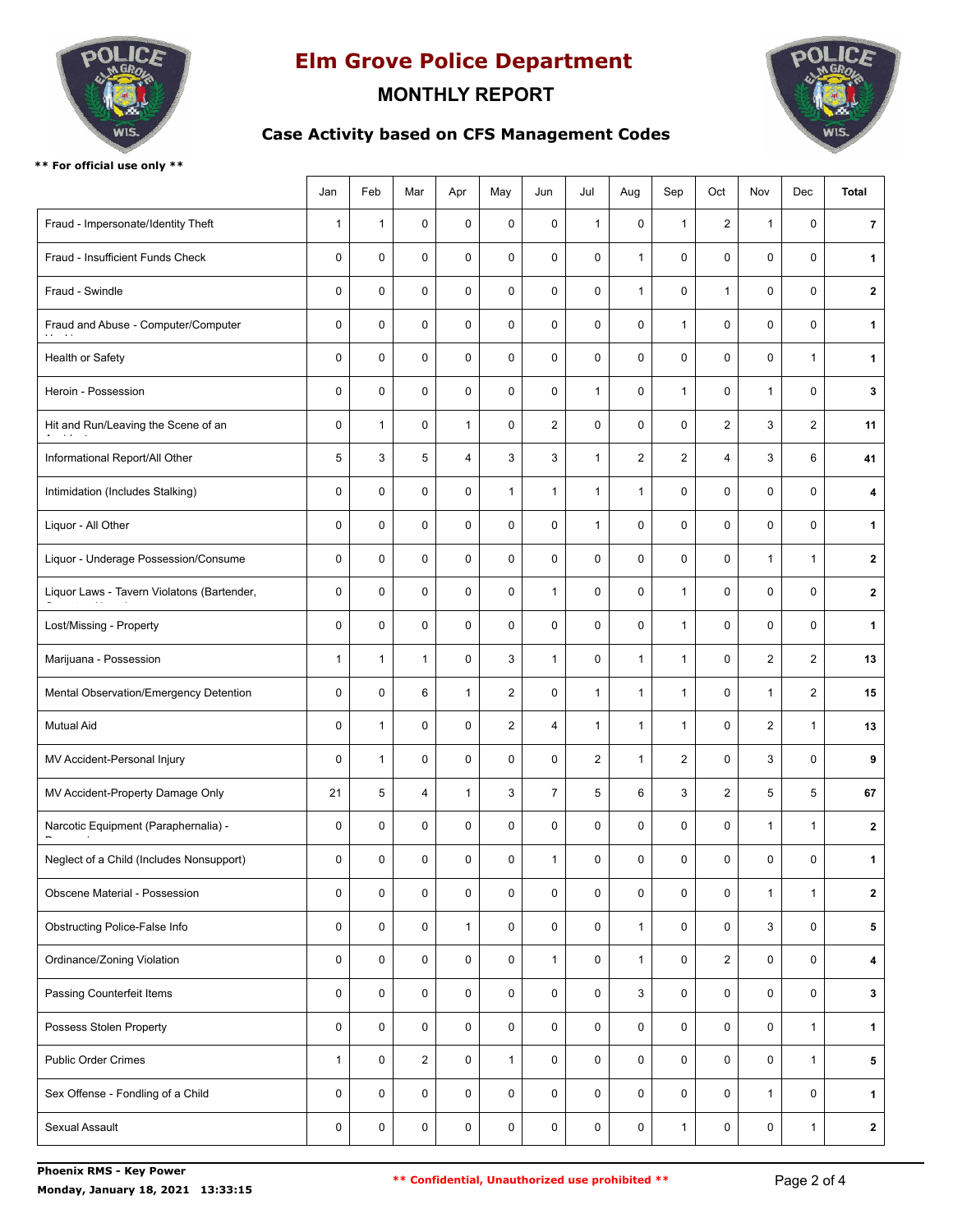

#### **MONTHLY REPORT**

**Case Activity based on CFS Management Codes**



|                                               | Jan            | Feb          | Mar          | Apr          | May                     | Jun            | Jul          | Aug            | Sep            | Oct            | Nov            | Dec            | Total          |
|-----------------------------------------------|----------------|--------------|--------------|--------------|-------------------------|----------------|--------------|----------------|----------------|----------------|----------------|----------------|----------------|
| Simple Assault                                | $\mathbf 0$    | $\mathbf 0$  | 0            | $\mathbf 0$  | $\mathbf 0$             | $\mathbf{1}$   | $\mathbf 0$  | 0              | 0              | $\mathbf{1}$   | $\mathbf 0$    | $\mathbf 0$    | $\mathbf{2}$   |
| <b>Suspicious Circumstances</b>               | $\overline{2}$ | $\mathbf{1}$ | 0            | 0            | $\mathbf{1}$            | $\mathbf 0$    | 0            | $\overline{2}$ | 0              | 5              | $\mathbf 0$    | $\mathbf 0$    | 11             |
| Suspicious Vehicle                            | $\mathbf 0$    | $\mathbf{1}$ | $\mathbf 0$  | 0            | $\mathbf 0$             | $\mathbf 0$    | $\mathbf{1}$ | $\mathbf 0$    | 0              | $\mathbf 0$    | $\mathbf 0$    | $\mathbf 0$    | $\mathbf{2}$   |
| Synthetic Narcotic - Possession               | $\mathbf 0$    | $\mathbf 0$  | $\mathbf{1}$ | 0            | $\mathbf 0$             | $\mathbf 0$    | $\mathbf 0$  | 0              | 0              | $\mathbf 0$    | $\mathbf{1}$   | $\mathbf 0$    | $\mathbf{2}$   |
| Theft - All Others \$50-\$199                 | $\mathbf 0$    | 0            | 0            | 0            | $\pmb{0}$               | $\overline{2}$ | $\mathbf{1}$ | 0              | 0              | 0              | $\mathbf 0$    | 0              | 3              |
| Theft - All Others <\$50                      | $\mathbf 0$    | $\pmb{0}$    | $\mathbf 0$  | 0            | $\mathbf 0$             | $\mathbf{1}$   | $\mathbf 0$  | 0              | 0              | $\mathbf 0$    | $\mathbf 0$    | $\mathbf 0$    | $\mathbf{1}$   |
| Theft - All Others >=\$200                    | $\mathbf{1}$   | $\mathbf 0$  | $\mathbf{1}$ | $\mathbf{1}$ | $\mathbf 0$             | $\mathbf{1}$   | $\mathbf{1}$ | $\mathbf 0$    | $\mathbf{1}$   | $\mathbf 0$    | $\mathbf 0$    | $\mathbf{1}$   | $\overline{7}$ |
| Theft - Auto Parts <\$50                      | $\pmb{0}$      | 0            | 0            | 0            | $\mathbf 0$             | 0              | $\mathbf 0$  | $\mathbf 0$    | $\mathbf{1}$   | $\mathbf 0$    | $\mathsf 0$    | $\mathbf 0$    | $\mathbf{1}$   |
| Theft - Auto Parts >=\$200                    | $\pmb{0}$      | $\mathbf 0$  | $\mathbf 0$  | 0            | $\mathbf 0$             | $\mathbf 0$    | $\mathbf 0$  | $\mathbf 0$    | $\mathbf{1}$   | $\mathbf 0$    | $\mathbf 0$    | $\mathbf 0$    | $\mathbf{1}$   |
| Theft - From Auto \$50-\$199                  | $\mathbf{1}$   | $\mathbf 0$  | 0            | 0            | $\mathbf 0$             | $\mathbf 0$    | $\mathbf 0$  | 0              | 0              | $\mathbf 0$    | $\mathbf 0$    | $\mathbf 0$    | $\mathbf{1}$   |
| Theft - From Auto <\$50                       | $\overline{4}$ | 0            | 0            | 0            | 0                       | $\mathbf 0$    | 0            | 0              | 0              | 0              | $\mathbf 0$    | 0              | 4              |
| Theft - From Auto >=\$200                     | $\mathbf 0$    | $\mathbf 0$  | $\mathbf 0$  | 0            | $\mathbf 0$             | $\mathbf 0$    | $\mathbf 0$  | 0              | 0              | $\overline{2}$ | $\mathbf 0$    | $\mathbf 0$    | $\mathbf{2}$   |
| Theft - From Banking Type Institution >=\$200 | $\mathbf 0$    | 0            | 0            | 0            | $\mathbf 0$             | $\mathbf 0$    | $\mathbf 0$  | 0              | 0              | $\mathbf{1}$   | $\mathbf 0$    | $\mathbf 0$    | $\mathbf{1}$   |
| Theft - From Building \$50-\$199              | $\mathbf{1}$   | 0            | 0            | 0            | $\mathbf 0$             | $\mathbf 0$    | $\mathbf 0$  | 0              | 0              | 0              | $\mathbf 0$    | $\mathbf 0$    | $\mathbf{1}$   |
| Theft - From Building <\$50                   | $\mathbf{1}$   | $\mathbf 0$  | $\mathbf 0$  | 0            | $\mathbf{1}$            | $\mathbf 0$    | $\mathbf{1}$ | $\mathbf 0$    | 0              | $\mathbf 0$    | $\mathbf 0$    | $\mathbf 0$    | $\mathbf{3}$   |
| Theft - From Building >=\$200                 | $\mathbf{1}$   | $\mathbf{1}$ | $\mathbf 0$  | 0            | $\mathbf 0$             | $\mathbf 0$    | $\mathbf 0$  | $\mathbf{1}$   | 0              | $\mathbf 0$    | $\mathbf 0$    | $\mathbf 0$    | $\mathbf{3}$   |
| Theft - From Yards \$50-\$199                 | $\mathbf 0$    | $\mathbf 0$  | 0            | 0            | 0                       | $\mathbf 0$    | $\mathbf 0$  | $\mathbf{1}$   | 0              | 0              | $\mathbf 0$    | 0              | $\mathbf 1$    |
| Theft - From Yards <\$50                      | $\mathbf 0$    | $\pmb{0}$    | $\mathbf 0$  | 0            | $\mathbf 0$             | $\mathbf 0$    | $\mathbf 0$  | $\overline{2}$ | 6              | 6              | $\overline{2}$ | $\mathbf{1}$   | 17             |
| Theft - From Yards >=\$200                    | $\pmb{0}$      | $\mathbf 0$  | 0            | 0            | $\mathbf 0$             | $\mathbf 0$    | $\mathbf 0$  | $\mathbf 0$    | $\mathbf{1}$   | $\mathbf 0$    | $\mathbf 0$    | $\mathbf 0$    | $\mathbf{1}$   |
| Theft - Retail \$50-\$199                     | 1              | 1            | 0            | 3            | $\overline{\mathbf{c}}$ | $\overline{2}$ | 2            | 0              | $\mathbf{1}$   | $\mathbf{1}$   | $\mathbf{1}$   | 3              | 17             |
| Theft - Retail <\$50                          | $\pmb{0}$      | $\mathbf 0$  | $\mathbf{1}$ | 3            | $\overline{4}$          | $\overline{4}$ | 5            | $\overline{2}$ | $\overline{7}$ | $\overline{4}$ | 5              | 3              | 38             |
| Theft - Retail >=\$200                        | $\pmb{0}$      | $\mathbf 0$  | $\mathbf{1}$ | $\mathbf{1}$ | 0                       | $\mathbf 0$    | $\mathbf{1}$ | $\mathbf{1}$   | $\mathbf{1}$   | 3              | $\mathsf 0$    | $\overline{2}$ | 10             |
| Theft of Motor Vehicle                        | $\mathbf{1}$   | 0            | 0            | 0            | 0                       | $\mathbf 0$    | 0            | 0              | 0              | 0              | $\mathbf 0$    | 0              | $\mathbf{1}$   |
| <b>Traffic Offense</b>                        | $\overline{4}$ | 3            | $\mathbf 0$  | 0            | $\overline{2}$          | $\mathbf 0$    | 3            | 6              | 4              | 5              | 5              | $\overline{2}$ | 34             |
| Trespassing                                   | $\mathbf{1}$   | 0            | 0            | 0            | $\mathbf 0$             | $\mathbf 0$    | $\mathbf{1}$ | 0              | 0              | $\mathbf 0$    | $\mathbf 0$    | $\mathbf 0$    | $\mathbf{2}$   |
| Unauthorized Use of a Vehicle                 | $\pmb{0}$      | 0            | $\mathbf 0$  | 0            | $\mathbf 0$             | $\mathbf 0$    | $\mathbf{0}$ | $\mathbf 0$    | 0              | 0              | $\mathbf{1}$   | $\mathbf 0$    | $\mathbf{1}$   |
| Violation of a Court Order                    | $\pmb{0}$      | $\mathbf 0$  | 0            | 0            | $\mathbf{1}$            | $\mathbf 0$    | $\mathbf 0$  | $\mathbf 0$    | 0              | $\mathbf 0$    | $\mathsf 0$    | $\mathbf 0$    | $\mathbf 1$    |
| Warrant - Other Dept Pickup                   | $\mathbf{1}$   | $\mathbf{1}$ | $\mathbf{1}$ | 0            | 0                       | $\mathbf{3}$   | $\mathbf{1}$ | $\overline{4}$ | $\mathbf{1}$   | $\mathbf{1}$   | $\mathbf{1}$   | $\mathbf{1}$   | 15             |